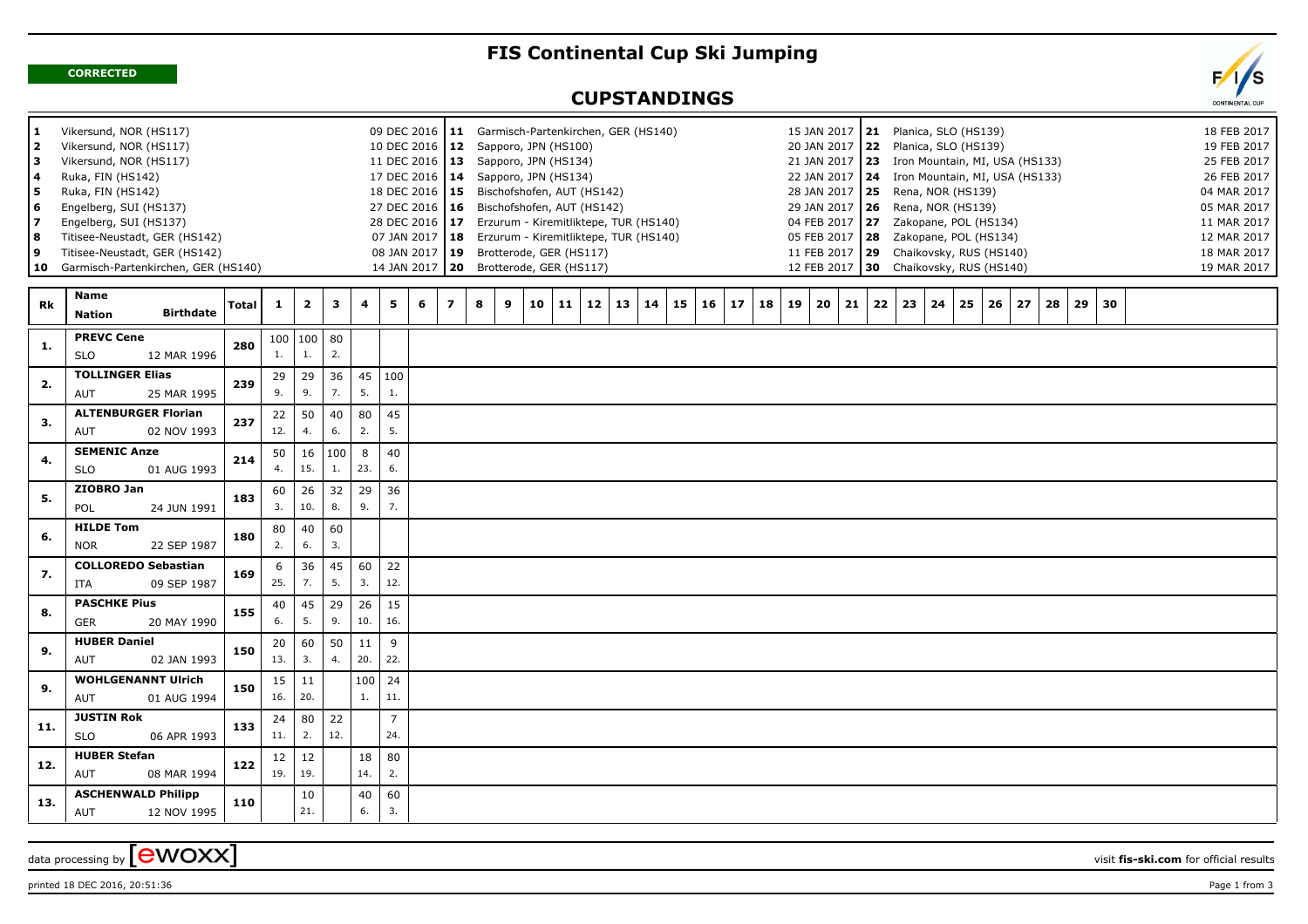| Rk  | Name<br><b>Birthdate</b>                                  | Total | $\mathbf{1}$          | $\overline{\mathbf{2}}$ | $\mathbf{3}$          | 4                     | 5                     | 6 | $\overline{\mathbf{z}}$ | 8 | 9 | 10 | 11 | 12 | 13 | 14 | 15 | 16 | 17 | 18 | 19 | 20 | 21 | 22 | 23 | 24 | 25 | 26 | 27 | 28 | 29 | 30 |  |  |
|-----|-----------------------------------------------------------|-------|-----------------------|-------------------------|-----------------------|-----------------------|-----------------------|---|-------------------------|---|---|----|----|----|----|----|----|----|----|----|----|----|----|----|----|----|----|----|----|----|----|----|--|--|
|     | <b>Nation</b>                                             |       |                       |                         |                       |                       |                       |   |                         |   |   |    |    |    |    |    |    |    |    |    |    |    |    |    |    |    |    |    |    |    |    |    |  |  |
| 14. | <b>PAVLOVCIC Bor</b><br><b>SLO</b><br>27 JUN 1998         | 109   | 5.                    | $45 \mid 24$<br>11.     | 18<br>14.             | 22<br>12.             |                       |   |                         |   |   |    |    |    |    |    |    |    |    |    |    |    |    |    |    |    |    |    |    |    |    |    |  |  |
| 15. | <b>POGRAJC Andraz</b><br>26 SEP 1991<br><b>SLO</b>        | 102   | $16 \mid 18$<br>15.   | 14.                     | 24<br>11.             | 12<br>19.             | 32<br>8.              |   |                         |   |   |    |    |    |    |    |    |    |    |    |    |    |    |    |    |    |    |    |    |    |    |    |  |  |
| 16. | <b>GRANERUD Halvor Egner</b><br><b>NOR</b><br>29 MAY 1996 | 98    | 32<br>8.              | 22<br>12.               | 26<br>10.             | $\overline{4}$<br>27. | 14<br>17.             |   |                         |   |   |    |    |    |    |    |    |    |    |    |    |    |    |    |    |    |    |    |    |    |    |    |  |  |
| 17. | <b>BRESADOLA Davide</b><br>10 SEP 1988<br>ITA             | 86    | 8<br>23.              | 13<br>18.               | 11<br>20.             | 36<br>7.              | 18<br>14.             |   |                         |   |   |    |    |    |    |    |    |    |    |    |    |    |    |    |    |    |    |    |    |    |    |    |  |  |
| 18. | <b>AUNE Joakim</b>                                        | 80    | 18                    | 32                      | 14                    | 16                    |                       |   |                         |   |   |    |    |    |    |    |    |    |    |    |    |    |    |    |    |    |    |    |    |    |    |    |  |  |
|     | 10 AUG 1993<br><b>NOR</b><br><b>BIEGUN Krzysztof</b>      |       | 14.<br>11             | 8.<br>5                 | 17.                   | 15.<br>60             |                       |   |                         |   |   |    |    |    |    |    |    |    |    |    |    |    |    |    |    |    |    |    |    |    |    |    |  |  |
| 19. | 21 MAY 1994<br>POL                                        | 76    | 20.                   | 26.                     |                       | 3.                    |                       |   |                         |   |   |    |    |    |    |    |    |    |    |    |    |    |    |    |    |    |    |    |    |    |    |    |  |  |
| 20. | <b>ASIKAINEN Lauri</b><br>28 MAY 1989<br>FIN              | 65    | $\overline{4}$<br>27. |                         |                       | 32<br>8.              | 29<br>9.              |   |                         |   |   |    |    |    |    |    |    |    |    |    |    |    |    |    |    |    |    |    |    |    |    |    |  |  |
| 21. | <b>HOFFMANN Felix</b><br><b>GER</b><br>14 OCT 1997        | 64    | 26<br>10.             | 8<br>23.                | 16<br>15.             | 14<br>17.             |                       |   |                         |   |   |    |    |    |    |    |    |    |    |    |    |    |    |    |    |    |    |    |    |    |    |    |  |  |
| 22. | <b>BUSKUM Andreas Graner</b><br><b>NOR</b><br>05 JUN 1996 | 56    | $15 \mid 15$<br>16.   | 16.                     | 20<br>13.             | $\mathbf{1}$<br>30.   | 5<br>26.              |   |                         |   |   |    |    |    |    |    |    |    |    |    |    |    |    |    |    |    |    |    |    |    |    |    |  |  |
| 23. | <b>AALTO Antti</b><br>02 APR 1995<br><b>FIN</b>           | 55    |                       |                         |                       | 5<br>26.              | 50<br>4.              |   |                         |   |   |    |    |    |    |    |    |    |    |    |    |    |    |    |    |    |    |    |    |    |    |    |  |  |
| 24. | <b>REISENAUER Janni</b>                                   | 54    | 36<br>7.              | $\overline{2}$<br>29.   |                       | 6<br>25.              | 10<br>21.             |   |                         |   |   |    |    |    |    |    |    |    |    |    |    |    |    |    |    |    |    |    |    |    |    |    |  |  |
| 25. | AUT<br>07 NOV 1997<br><b>BJERKEENGEN Fredrik</b>          | 52    |                       |                         |                       | 26                    | 26                    |   |                         |   |   |    |    |    |    |    |    |    |    |    |    |    |    |    |    |    |    |    |    |    |    |    |  |  |
|     | 11 NOV 1988<br><b>NOR</b>                                 |       |                       |                         |                       | 10.                   | 10.                   |   |                         |   |   |    |    |    |    |    |    |    |    |    |    |    |    |    |    |    |    |    |    |    |    |    |  |  |
| 26. | <b>SOEBERG Sigurd Nymoel</b><br>31 AUG 1994<br><b>NOR</b> | 48    |                       | 22<br>12.               | 13<br>18.             |                       | 13<br>18.             |   |                         |   |   |    |    |    |    |    |    |    |    |    |    |    |    |    |    |    |    |    |    |    |    |    |  |  |
| 26. | <b>ZUPANCIC Miran</b><br><b>SLO</b><br>11 NOV 1989        | 48    |                       |                         | $12$<br>19.           | 20<br>13.             | 16<br>15.             |   |                         |   |   |    |    |    |    |    |    |    |    |    |    |    |    |    |    |    |    |    |    |    |    |    |  |  |
| 28. | <b>KRAUS Marinus</b><br><b>GER</b><br>13 FEB 1991         | 38    |                       |                         | 15<br>16.             | 3<br>28.              | 20<br>13.             |   |                         |   |   |    |    |    |    |    |    |    |    |    |    |    |    |    |    |    |    |    |    |    |    |    |  |  |
| 29. | <b>WOLNY Jakub</b><br>POL<br>15 MAY 1995                  | 36    | 3<br>28.              | $\overline{7}$<br>24.   | 5<br>26.              | $10\,$<br>21.         | 11<br>20.             |   |                         |   |   |    |    |    |    |    |    |    |    |    |    |    |    |    |    |    |    |    |    |    |    |    |  |  |
| 30. | <b>HAUKEDAL Richard</b>                                   | 28    |                       |                         | $\overline{7}$<br>24. | 15                    | 6                     |   |                         |   |   |    |    |    |    |    |    |    |    |    |    |    |    |    |    |    |    |    |    |    |    |    |  |  |
| 31. | <b>NOR</b><br>31 AUG 1996<br><b>BIELA Stanislaw</b>       | 24    | $10 \mid 10$          |                         |                       | 16.                   | 25.<br>$\overline{4}$ |   |                         |   |   |    |    |    |    |    |    |    |    |    |    |    |    |    |    |    |    |    |    |    |    |    |  |  |
|     | 02 APR 1994<br>POL<br><b>POLASEK Viktor</b>               |       | 21.                   | 21.<br>14               | 8                     |                       | 27.                   |   |                         |   |   |    |    |    |    |    |    |    |    |    |    |    |    |    |    |    |    |    |    |    |    |    |  |  |
| 32. | CZE<br>18 JUL 1997                                        | 22    |                       | 17.                     | 23.                   |                       |                       |   |                         |   |   |    |    |    |    |    |    |    |    |    |    |    |    |    |    |    |    |    |    |    |    |    |  |  |

data processing by **CWOXX** visit **fis-ski.com** for official results

printed 18 DEC 2016, 20:51:36 **Page 2** from 3